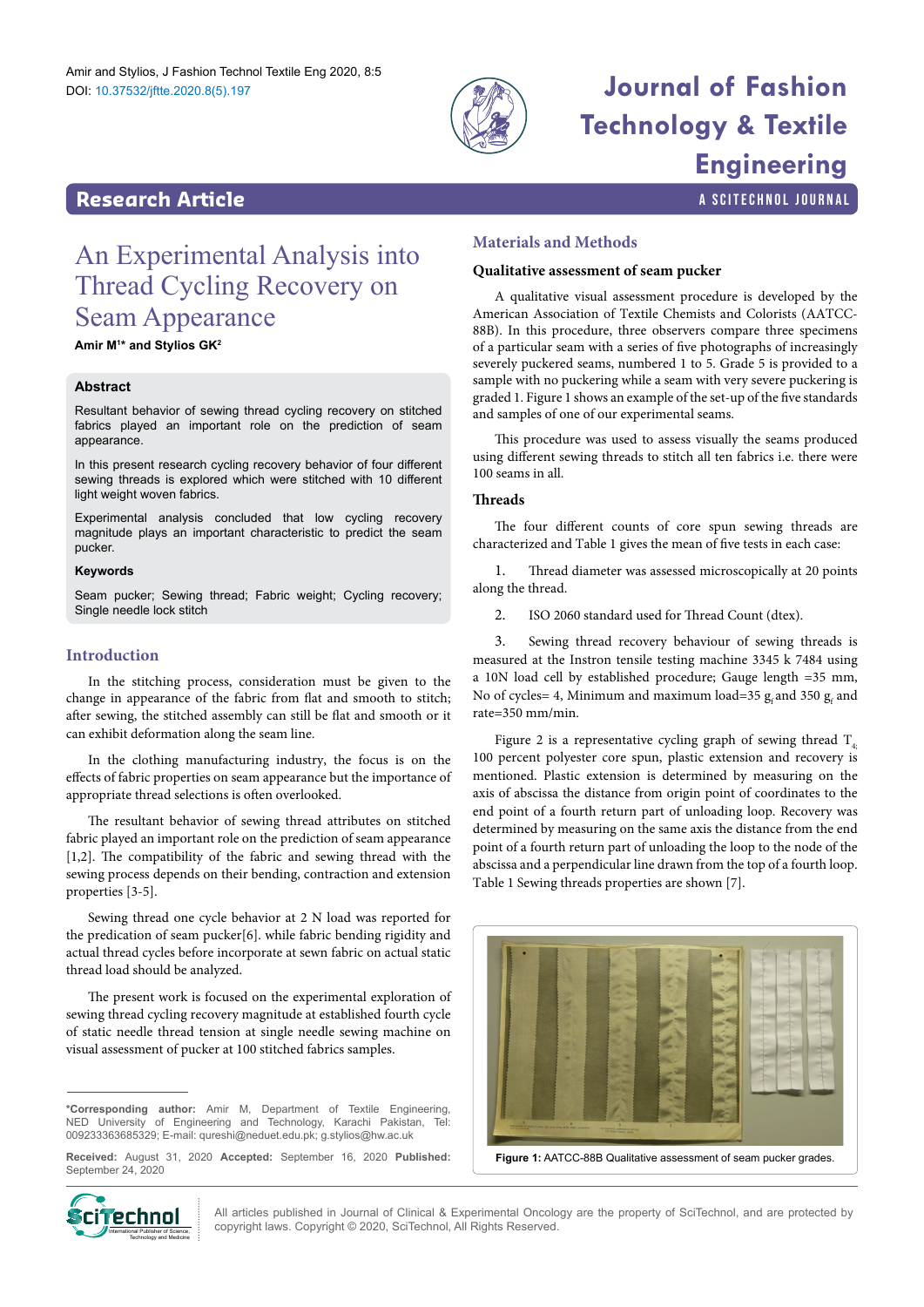#### *doi: 10.37532/jftte.2020.8(5).197*

**Table 1:** suggested that among evaluated four threads, T<sub>2</sub> and T<sub>4</sub> are exercised to analysis the cyclic recovery magnitude on different stitched fabrics.

| Serial no | <b>Thread</b> | Count (dtex) (ISO<br>2060) |             | Composition /Material Sewing thread diameter<br>um | Avg. recovery on fourth<br>cycle (%) | <b>Plastic extension on fourth</b><br>cycle (%) |
|-----------|---------------|----------------------------|-------------|----------------------------------------------------|--------------------------------------|-------------------------------------------------|
|           |               | 217.1                      | Poly/cotton | 436.3                                              | 69.69                                | 30.31                                           |
|           |               | 228                        | Polvester   | 347.6                                              | 75.78                                | 24.22                                           |
|           |               | 140                        | Polvester   | 237.1                                              | 58.18                                | 41.82                                           |
|           |               | 107.6                      | Polvester   | 235.6                                              | 57.43                                | 42.57                                           |



extension.

#### **Fabrics**

The 10 different weight fabrics  $(g/m^2)$  are used to investigate the effect of cycling behavior of sewing thread with different bending rigidity of fabrics at stitched assembly while other factors kept fixed. The fabric bending rigidities (BR) were measured using the FAST-2 while the fabrics are of thin shirting hardly compressible material. Table 2 gives the mean of five tests in each case.

#### **Single needle machine setting**

Machine model: Fully digital, DDL9000c

Machine was pre-set at the fixed settings as under:

- Sample Size=250X50 mm
- Speed=1200 stitchs/min
- Stitch density=5 stitches per cm
- Foot Presser pressure=5.1 kgs

Bobbin thread tension was adjusted according to machine standard.

Fabric was made to be wrinkle free prior to stitching. Centre was marked to make sure the stitch is made at center. Total 100 samples will be investigated where ten fabric samples were stitches from five each weight with sewing threads  $\mathrm{T}_\mathrm{_{2}}$  and  $\mathrm{T}_\mathrm{_{4}}$ .

#### **Results**

The result of Table 3 is plotted in (Figures 3-4). All set of data exhibit a strong linear relation (the correlation coefficient in all cases), which suggests that the magnitude of cycling recovery of sewing thread is considered along bending rigidity of the fabric at static needle thread tension as a useful measure of the tendency of a seam to pucker or elude to pucker.

It is established that relative magnitude of fabric bending rigidity and thread cycling recovery should be considered with static needle thread tension at sewing machine to elude or predict seam pucker for different light weight of fabrics.

|  | Table 2: Light weight Fabric properties. |  |  |
|--|------------------------------------------|--|--|
|--|------------------------------------------|--|--|

| <b>Fabric</b><br>Code | Fabric weight,<br>g/m <sup>2</sup> | FAST-2<br>BR, µ<br>N.m | Fabric<br>Code                       | Fabric weight,<br>g/m <sup>2</sup> | FAST-2,<br>$BR, \mu N.m$ |
|-----------------------|------------------------------------|------------------------|--------------------------------------|------------------------------------|--------------------------|
| F,                    | 68                                 | 3.00                   | $F_{6}$                              | 111                                | 6.23                     |
| $F_{2}$               | 95                                 | 5.38                   | F,                                   | 115                                | 7.23                     |
| $F_{3}$               | 100                                | 5.90                   | $F_{\rm 8}$                          | 118                                | 10.21                    |
| $\mathsf{F}_4$        | 104                                | 3.74                   | $\mathsf{F}_{\scriptscriptstyle{9}}$ | 119                                | 9.00                     |
| $F_{5}$               | 109                                | 6.96                   | $F_{10}$                             | 120                                | 10.50                    |

**AATCC-88B, Seam Pucker grades at different cycling recovery of sewing Table 3:** Assessment of seam pucker grade with Qualitative Pucker Standard.

| threads                 |  |  |                |  |   |
|-------------------------|--|--|----------------|--|---|
| Fabric<br>Code          |  |  | Fabric<br>Code |  |   |
|                         |  |  | - 6            |  |   |
|                         |  |  |                |  | 5 |
| $\overline{\mathbf{z}}$ |  |  | "ຈ             |  | 5 |
|                         |  |  | − 9            |  | 5 |
|                         |  |  | 10             |  | o |







#### **Conclusion**

The experimental result revealed that resultant magnitude of fabric bending rigidity and cycling recovery of sewing thread is played an important to improve the garment seam appearance. The intersection of relative magnitude of bending rigidity of fabric and cycling recovery of swing thread with static needle thread tension at sewing machine reflects strong correlation to predict the seam